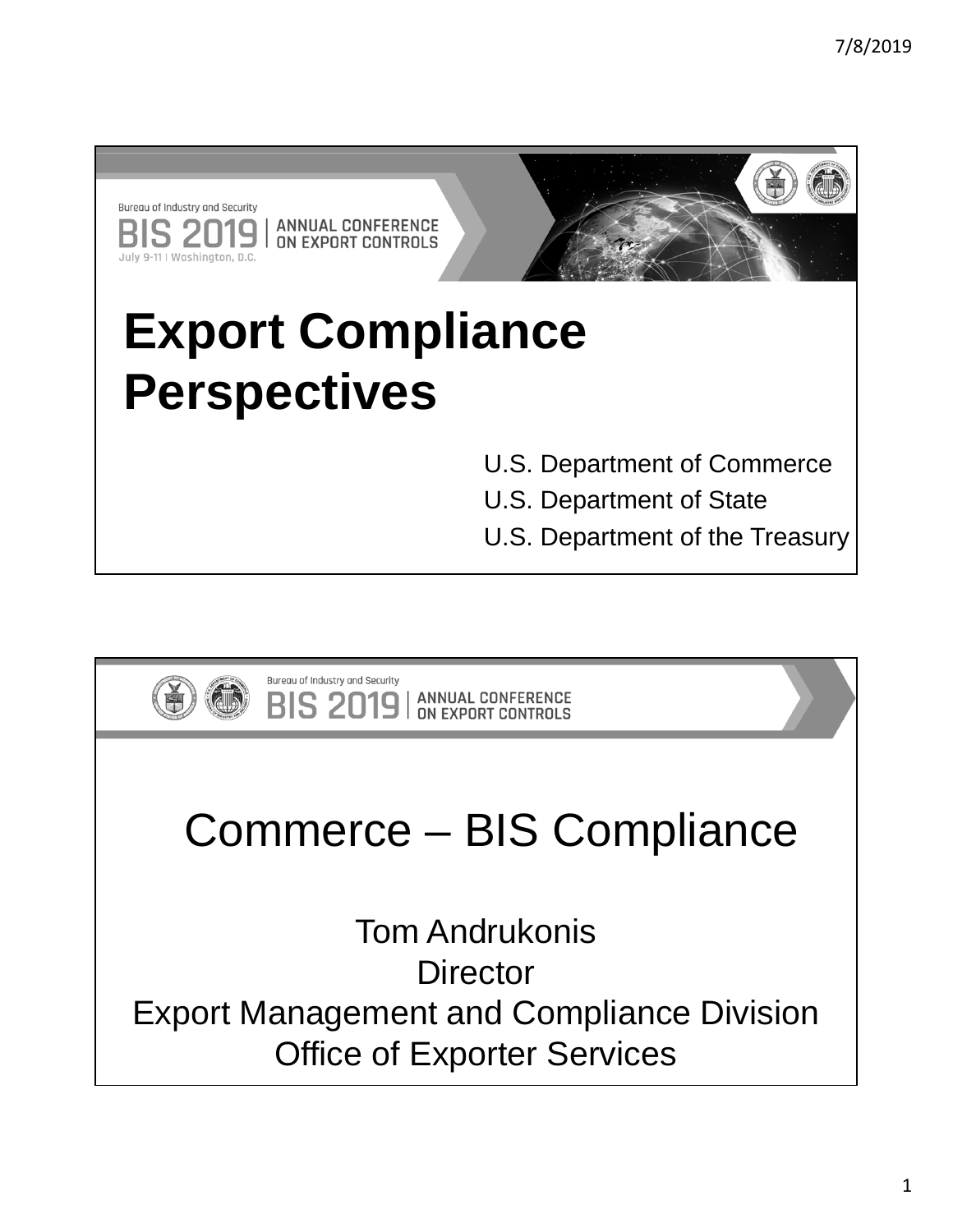

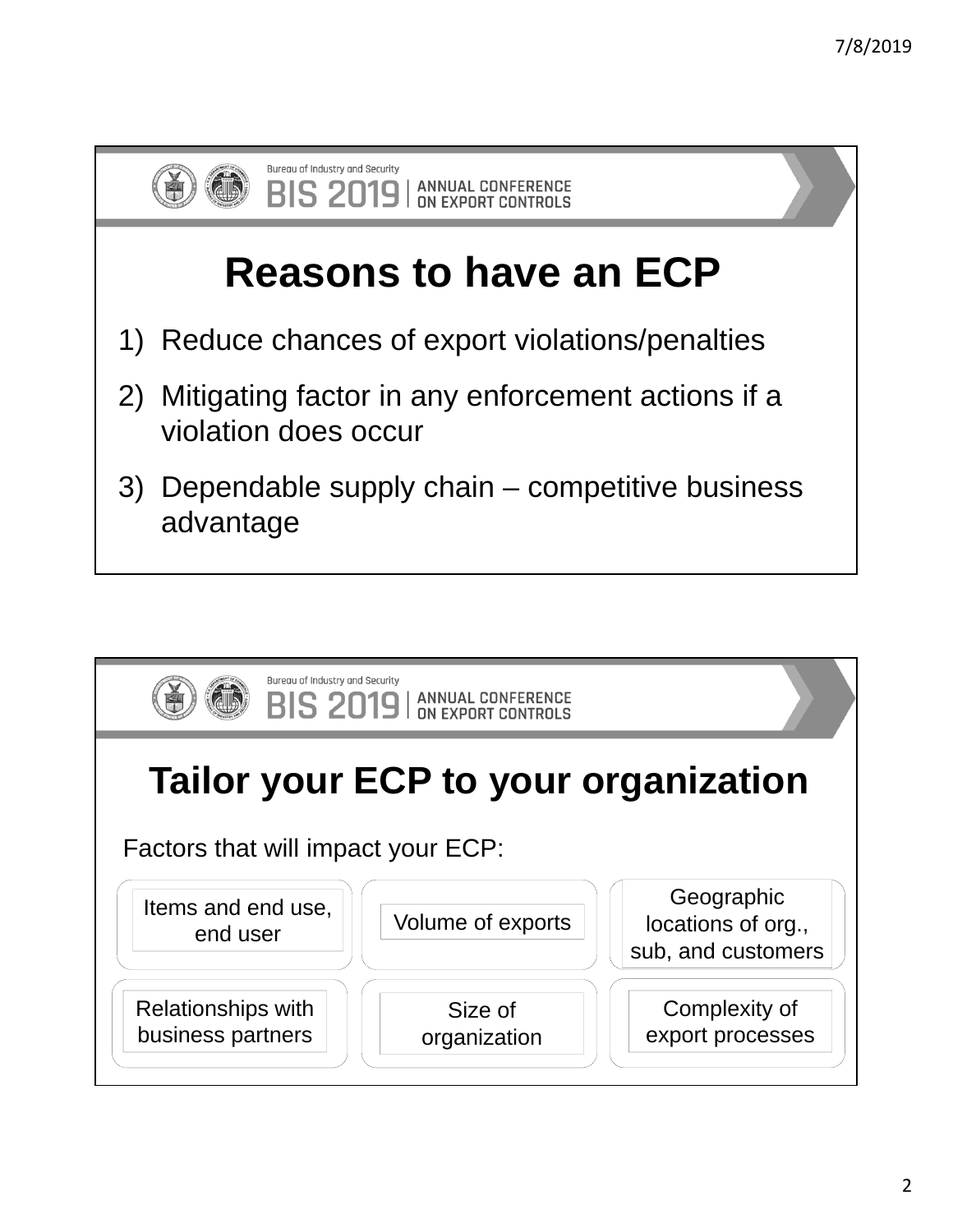| Bureau of Industry and Security<br><b>BIS 2019</b>   ANNUAL CONFERENCE   |                                                         |  |  |  |  |  |
|--------------------------------------------------------------------------|---------------------------------------------------------|--|--|--|--|--|
| Commerce/BIS Elements of an Effective<br>Export Compliance Program (ECP) |                                                         |  |  |  |  |  |
|                                                                          | <b>Management</b><br><b>Commitment</b>                  |  |  |  |  |  |
| <b>Build and Maintain</b><br><b>Manual</b>                               | <b>Risk Assessment</b>                                  |  |  |  |  |  |
| <b>Export Violations and</b><br><b>Corrective Actions</b>                | <b>Export</b><br>Authorization                          |  |  |  |  |  |
| <b>Audits</b>                                                            | Recordkeeping<br><b>Requirements</b><br><b>Training</b> |  |  |  |  |  |

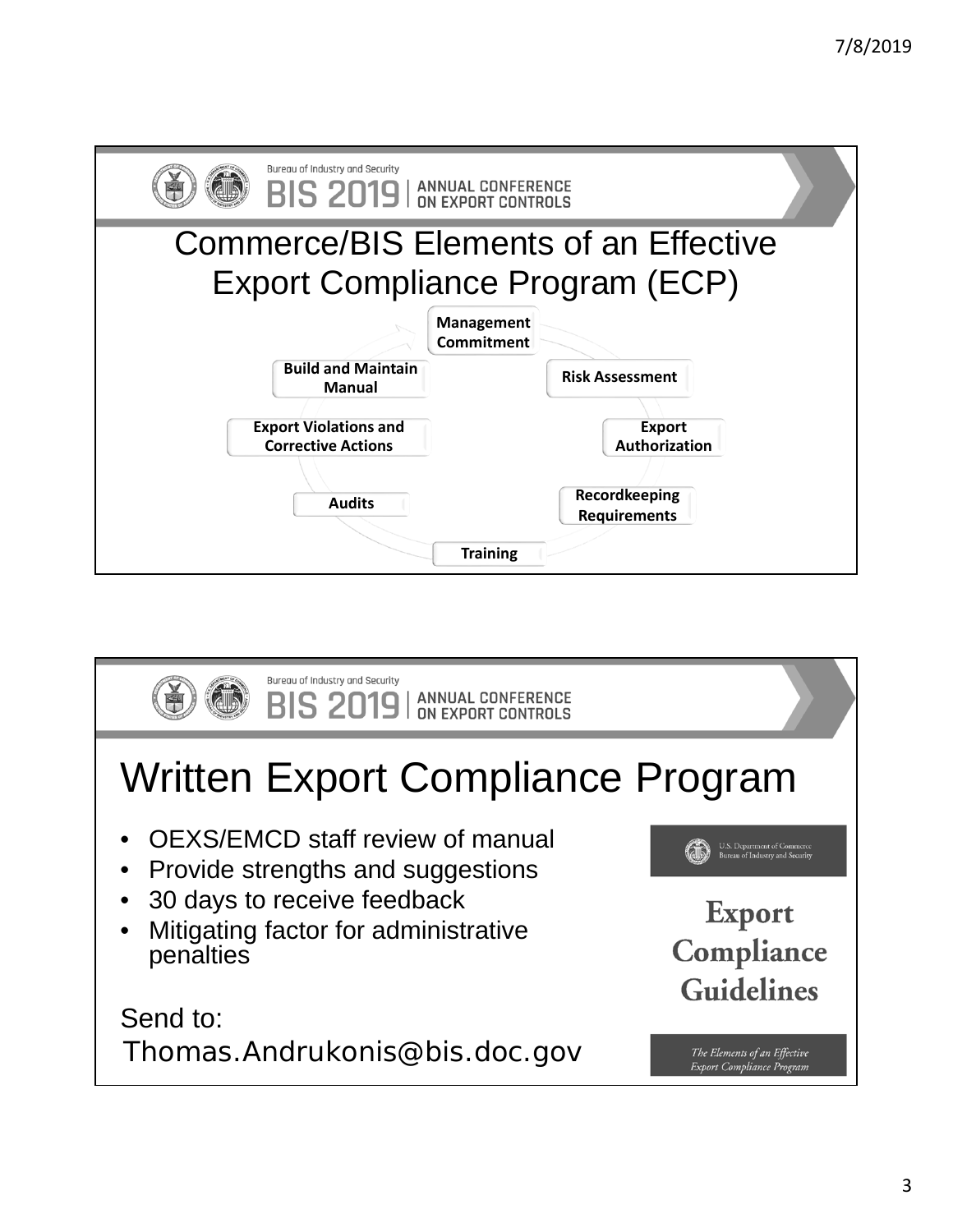

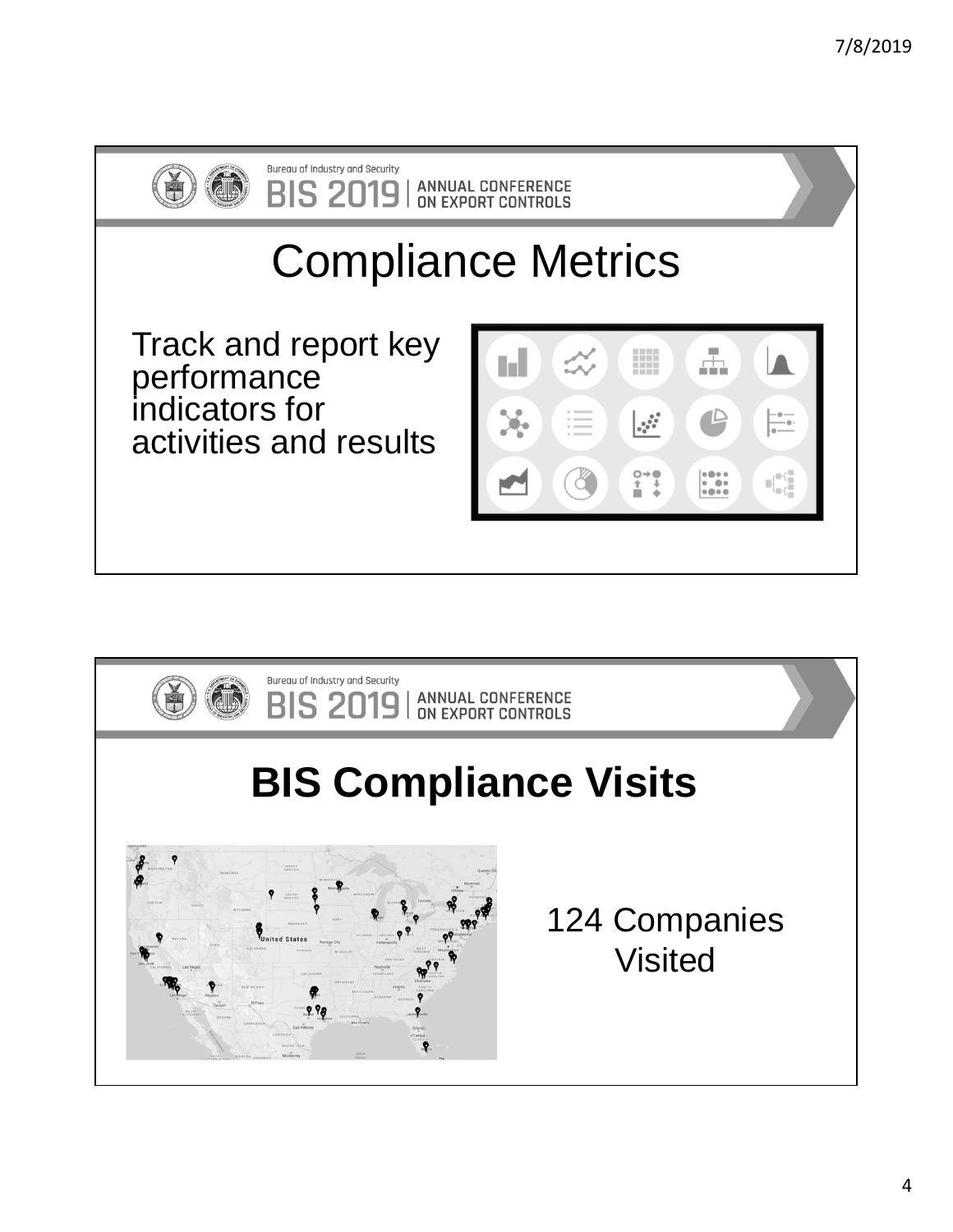

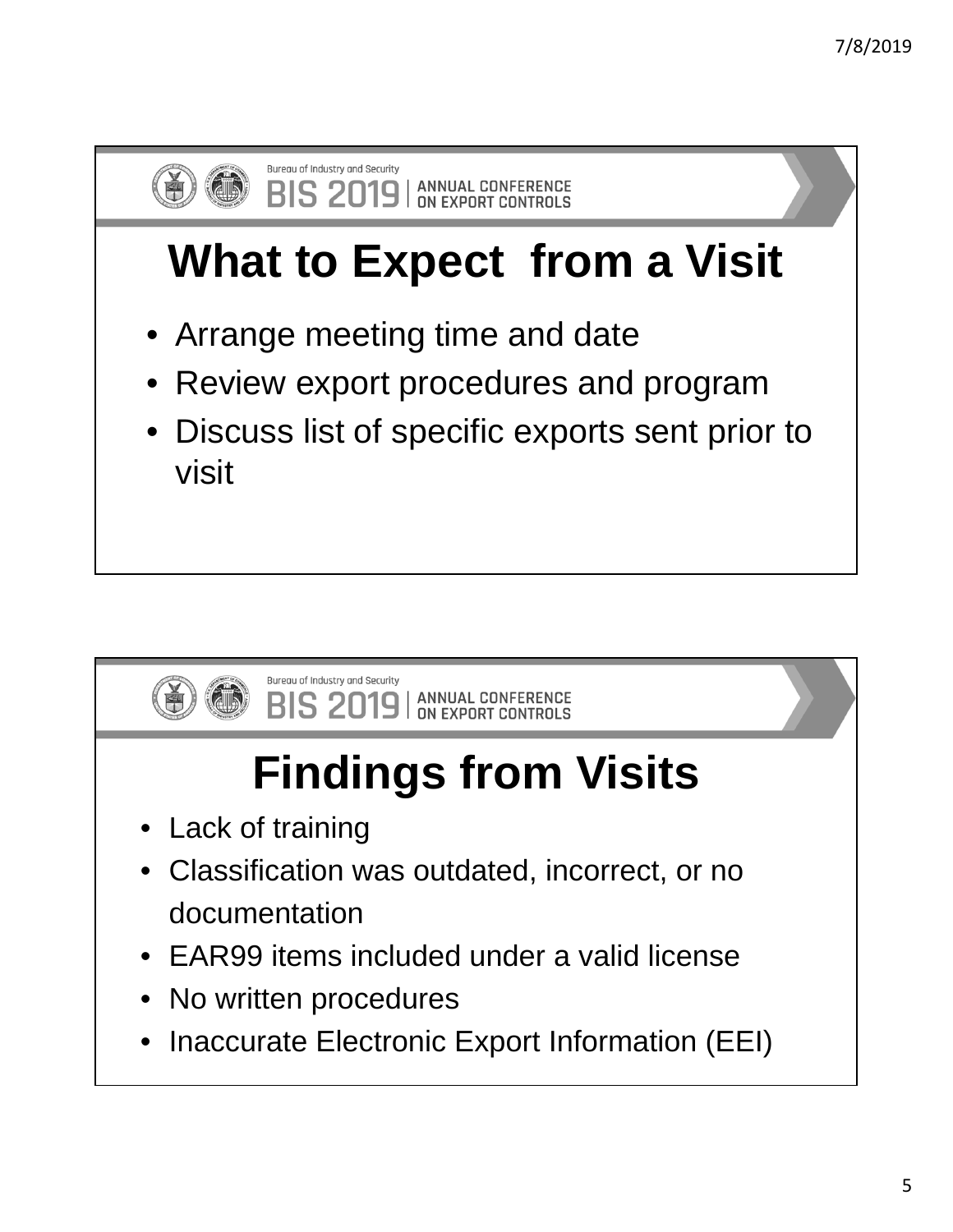

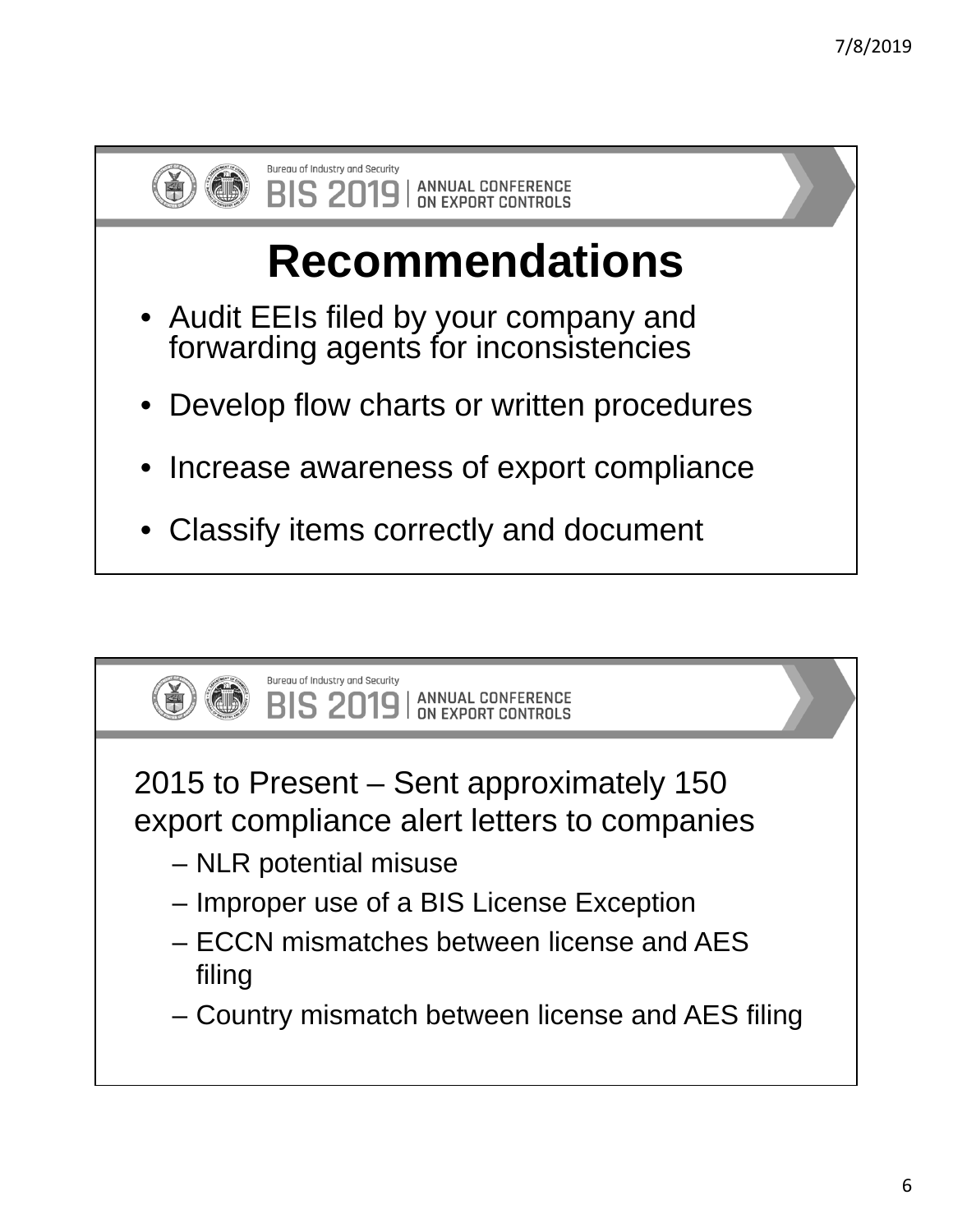

Bureau of Industry and Security S 2019

**ANNUAL CONFERENCE** ON EXPORT CONTROLS

## Disclosures and EAR 764.5(f) Requests to BIS

## *15 CFR 764.2(e) Acting with knowledge of a violation*

No person may order, buy, remove, conceal, store, use, sell, loan, dispose of, transfer, transport, finance, forward, or otherwise service, in whole or in part, any item exported or to be exported from the United States, or that is otherwise subject to the EAR, with knowledge that a violation of the EAA, the EAR, or any order, license or authorization issued thereunder, has occurred, is about to occur, or is intended to occur in connection with the item.

## *15 CFR 764.5(f)(1) Treatment of unlawfully exported items after voluntary self-disclosure*

Any person who has made a voluntary self-disclosure knows that a violation may have occurred. Therefore, at the time that a voluntary self-disclosure is made, the person making the disclosure may request permission from BIS to engage in the activities described in §764.2(e) of this part that would otherwise be prohibited. If the request is granted by the Office of Exporter Services in consultation with OEE, future activities with respect to those items that would otherwise violate §764.2(e) of this part will not constitute violations. However, even if permission is granted, the person making the voluntary self-disclosure is not absolved from liability for any violations disclosed nor relieved of the obligation to obtain any required reexport authorizations.

| Bureau of Industry and Security<br><b>BIS 2019</b>   ANNUAL CONFERENCE |                                          |         |                                       |         |                                                     |  |  |
|------------------------------------------------------------------------|------------------------------------------|---------|---------------------------------------|---------|-----------------------------------------------------|--|--|
| VSD Statistics for FY 2017 - 2018                                      |                                          |         |                                       |         |                                                     |  |  |
| <b>OEE Actions On</b><br><b>Closed VSDs</b>                            | <b>FY 2017</b><br>Total 420<br>$\%$<br># |         | <b>FY 2018</b><br>Total 475<br>%<br># |         | <b>Point of Contact for</b><br><b>VSD Questions</b> |  |  |
| <b>Warning Letter</b>                                                  | 337                                      | 80%     | 330                                   | 81%     | Office of Export                                    |  |  |
| No Action or Violation                                                 | 74                                       | 18%     | 59                                    | 14%     | Enforcement                                         |  |  |
| <b>Closed for Other Reasons</b>                                        | $\overline{7}$                           | 2%      | 19                                    | 4%      | (202) 482-5036                                      |  |  |
| <b>Issued Administrative</b><br><b>Sanctions</b>                       | 2                                        | $< 1\%$ | 1                                     | $< 1\%$ |                                                     |  |  |
|                                                                        |                                          |         |                                       |         |                                                     |  |  |